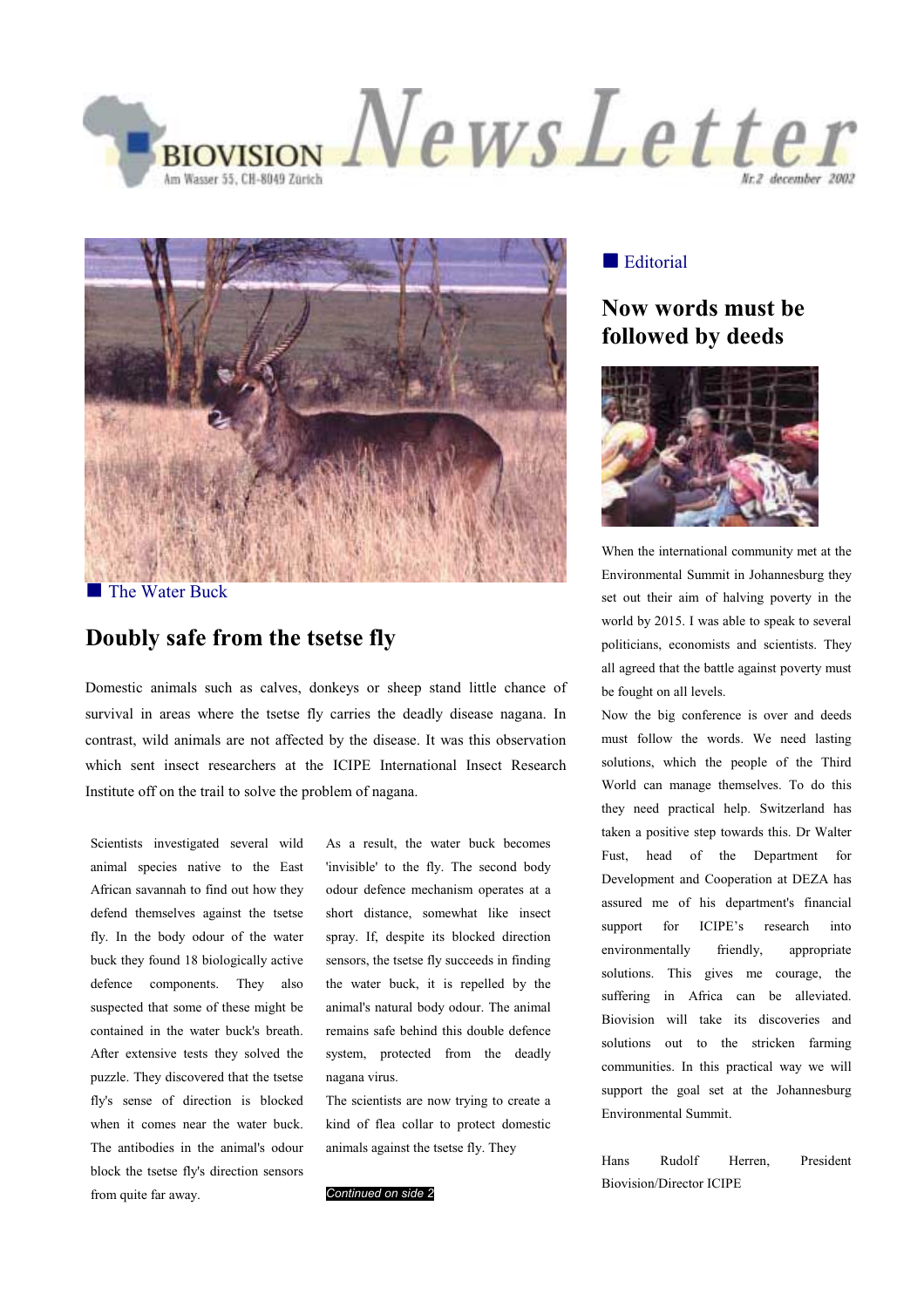#### *Continued from side 1*

could then use a 'push pull' method – both repelling and attracting. The flies would be repelled by the flea collars, and attracted by traps using animal urine and colour. Flea collars would be very suitable for the Masai's nomadic lifestyle. The 'pull' part of the method - traps - is already well developed and is being used to great effect. The 'push' part - flea collars - is still at the research stage. But Hans Rudolf Herren is quite positive about it, 'We've found the right track and we'll stick to it'





'I hope the computers will be really useful at Biovision.' Christian Weidkuhn, Vaduz



# ■ The Merry-Go-Round

#### **Women's self-help**

On market day a small group of eight women meet in Nyabia, a small village next to Sindo, where the week market takes place. They have clubbed together to give one of their number a small sum of money. None them would normally have that much. The chosen woman can then use the money to trade and can keep profit. She can buy a sack of sugar, salt or corn at the weekly market and resell it in small quantities. Ev week a different woman gets the opportunity. They call this the 'merry-go-round'.

## Seedlings

#### **Vigorous growth thanks to Neem powder**

In the Lambwe Valley, the women's group, Ndiru, are gradually moving towards ecological methods planting out their vegetable seedlings. On the advice of Biovision eco-trainers, they have put a teaspoon Neem powder into each hole when planting out. Neem, a by-product of Neem oil production, protects seedlings from marauding insects. The results are astonishing. Nearly all the plants have survived and gro well although it is the dry season, when farmers would normally expect losses of up to 50 per cent.

# **Compost**

# **Keeping the soil fertile**

In collaboration with the Kenya Institute for Organic Farming [KIOF], Biovision organised a seminar on organic farming at the ICIPE at Mbita. Until now people have not been very aware of the connection between soil fertility and the size of their harvests. Plus, chemical fertilisers are expensive. Compost is the answer here. You have to learn the right combination of dry and green vegetable fibre, cow dung and ash. A great deal of emphasis is placed on practical matters, because these farmers will be expected to promote this method in their own communities. At the end of the course, members worked out a plan for introducing the new technique to their fellow farmers.

# **The Principality of Liechtenstein**

#### **Computers for Africa**

At the end of November, computers from Vaduz in Liechtenstein arrived at ICIPE in Nairobi. They were equipped with Windows 2000 and Office 2000, and had been used for three years in IT school classes in Vaduz. When the time came to replace them, Christian Weidkuhn, head of the Department of Technical Supplies, asked Frau Kieber-Beck*,* the politican in charge, for permission to donate the computers to Biovision. She thought this a great idea and gave the project the green light. Biovision thanks Mr. Weidkuhn for his enterprise, and the Principality of Liechtenstein for their support.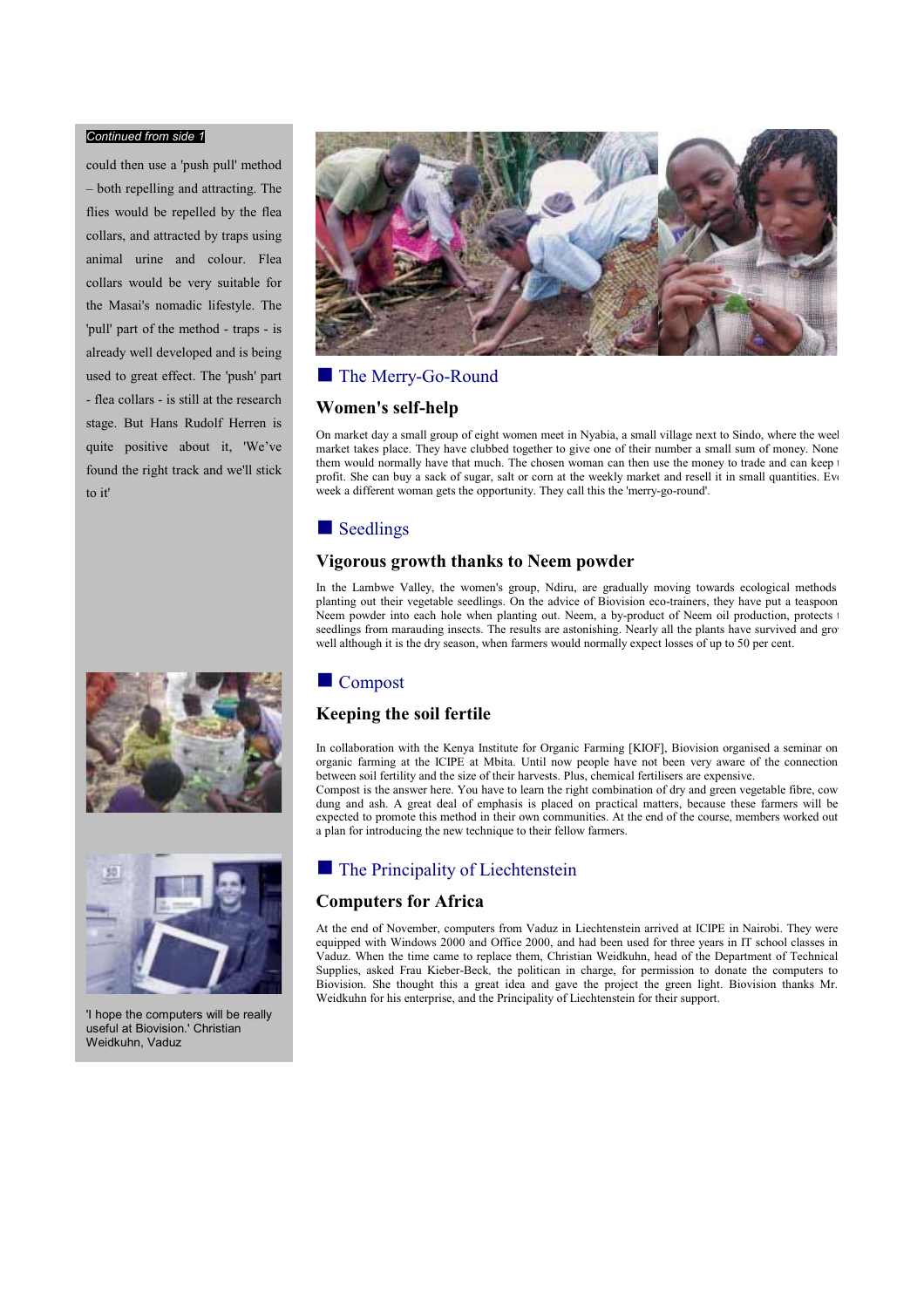# A day in the life of

# **Sofia Auma Okoth, Farmer in Nyaberi, Kenya**



–There is a great difference between what I do in the wet and in the dry season. It is the dry season now and it has been **very** dry. Not a drop of rain fell between May and October. Because of this I have to get up at four o'clock in the morning to go to the fountain. There is no tap in our village, the nearest one is a few kilometres away. When I get there I join the queue with the other women. When my turn comes, I fill all three of my 20 liter canisters. This saves me having to queue again later. I get back home at about nine o'clock with the first canister.

Collecting water for the household is traditionally women's work. My husband doesn't collect water for the seedlings any more, ever since our two donkeys died of nagana, a disease carried by the tsetse fly. There was usually some water over from that for the house and the garden. Now many of the plants have dried up.

I had thought of trying out the 'push pull' method against the parasite that attacks our maize crop. You use desmodium beans and napier grass, which would also provide fodder for our cow, but she died last year of nagana. So did the two oxen that used to plough our land. Now we only have three sheep left. Luckily I had increased my poultry stock some

time earlier. At least now we have enough eggs and the occasional bird in the cooking pot. I wanted to see what would happen if I sowed desmodium beans between the rows of maize. I sowed them at the end of May, probably too late. They didn't grow well, but I still got a fair maize harvest. My particular joy are the fruit trees. Oranges, lemons, papayas and mangoes, which help me give my children a healthy diet.

Back to my day. By the time I get back from my first trip to the fountain, my husband has already given the children their breakfast. The older ones have gone to school. I quickly eat something and go back again. By one o'clock I am back home with the second canister. I make lunch and prepare the evening meal. Then I go back for the third time. Then I have to hurry to get everything else done, collecting wood and feeding the animals before nightfall. We eat our supper by the light of a paraffin lamp. At eight o'clock the children go to sleep. I am normally dead tired and fall into bed soon afterwards.

I do hope the rains will come soon and, with them, a day when I won't have to carry all this water.

Written by Claudia Friedl, visiting scientist at Mbita Point, Kenya.

# **Biovision**

# **Guest appearances at Bio Suisse, EvB** *[Declaration from Berne]* **and FIBL**

A report about Biovision's eco-trainers was published in the October edition of Bio Actuell, (Issue 8/2), the magazine of Bio Suisse and FIBL, with the title: World Food Day. Biovision's eco-trainers were also referred to in the joint document N111/2002 produced by EvB and Bio Suisse. Biovision thanks these two organisations, with which it has common objectives, for their support. The brochure is available from Bio Suisse, 4053 Basel [Vereinigung der Schweizer Bio Landbau-Organisationen]Tel. 061/385 95 10. www.bio-suisse.ch EvB [Erklaerung von Bern]. P.O.box, 8031 Zuerich. www.evb.ch